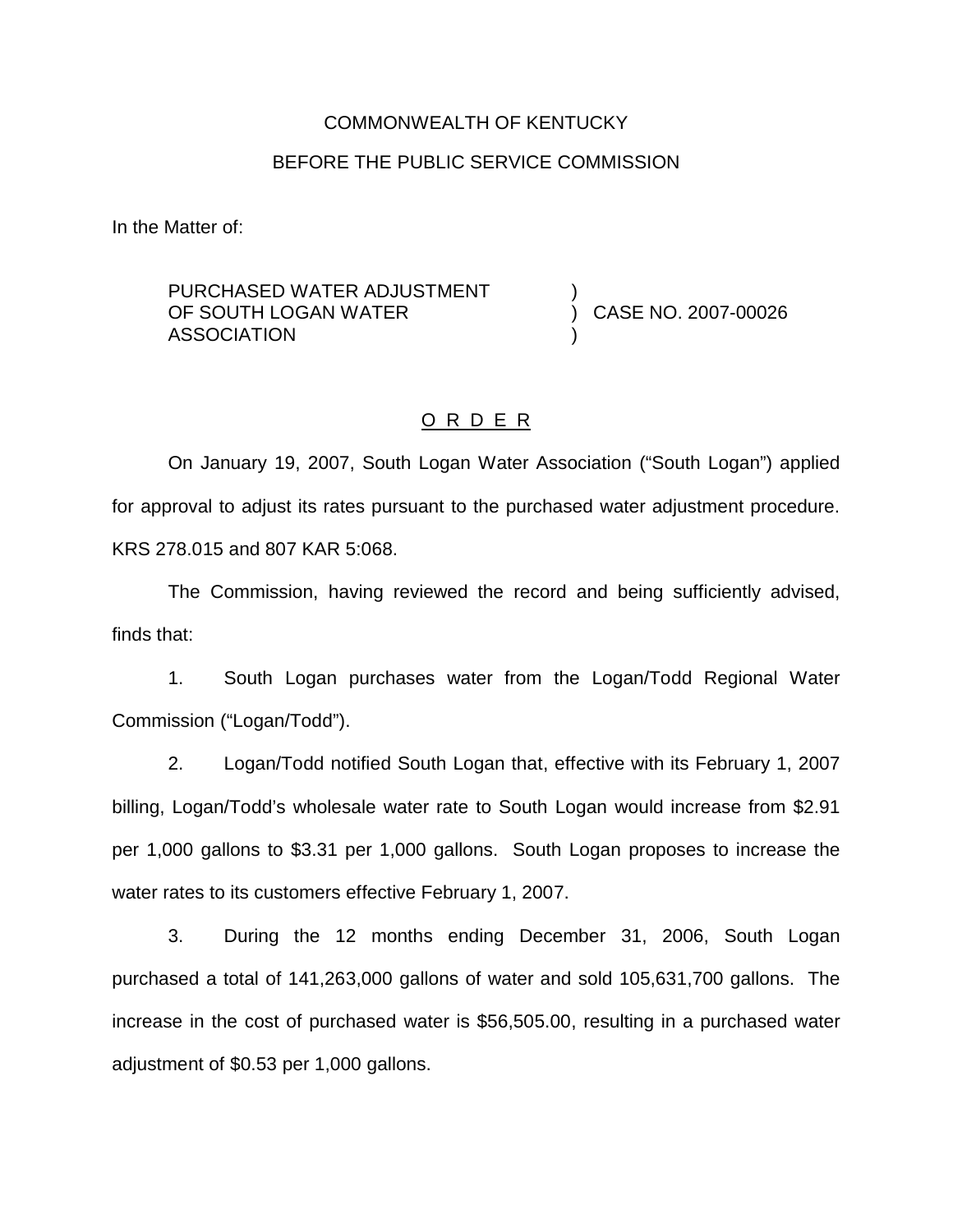4. The purchased water adjustment of \$0.53 per 1,000 gallons is fair, just, and reasonable and should be approved.

IT IS THEREFORE ORDERED that:

1. The proposed rates by South Logan are approved.

2. The purchased water adjustment of \$0.53 per 1,000 gallons and the rates in Appendix A, attached hereto and incorporated herein, are fair, just, and reasonable and are approved for services rendered on and after February 1, 2007.

3. Within 20 days of the date of this Order, South Logan shall file with the Commission revised tariff sheets showing the rates approved herein.

Done at Frankfort, Kentucky, this 13<sup>th</sup> day of February, 2007.

By the Commission

ATTEST:

Robert a amato for the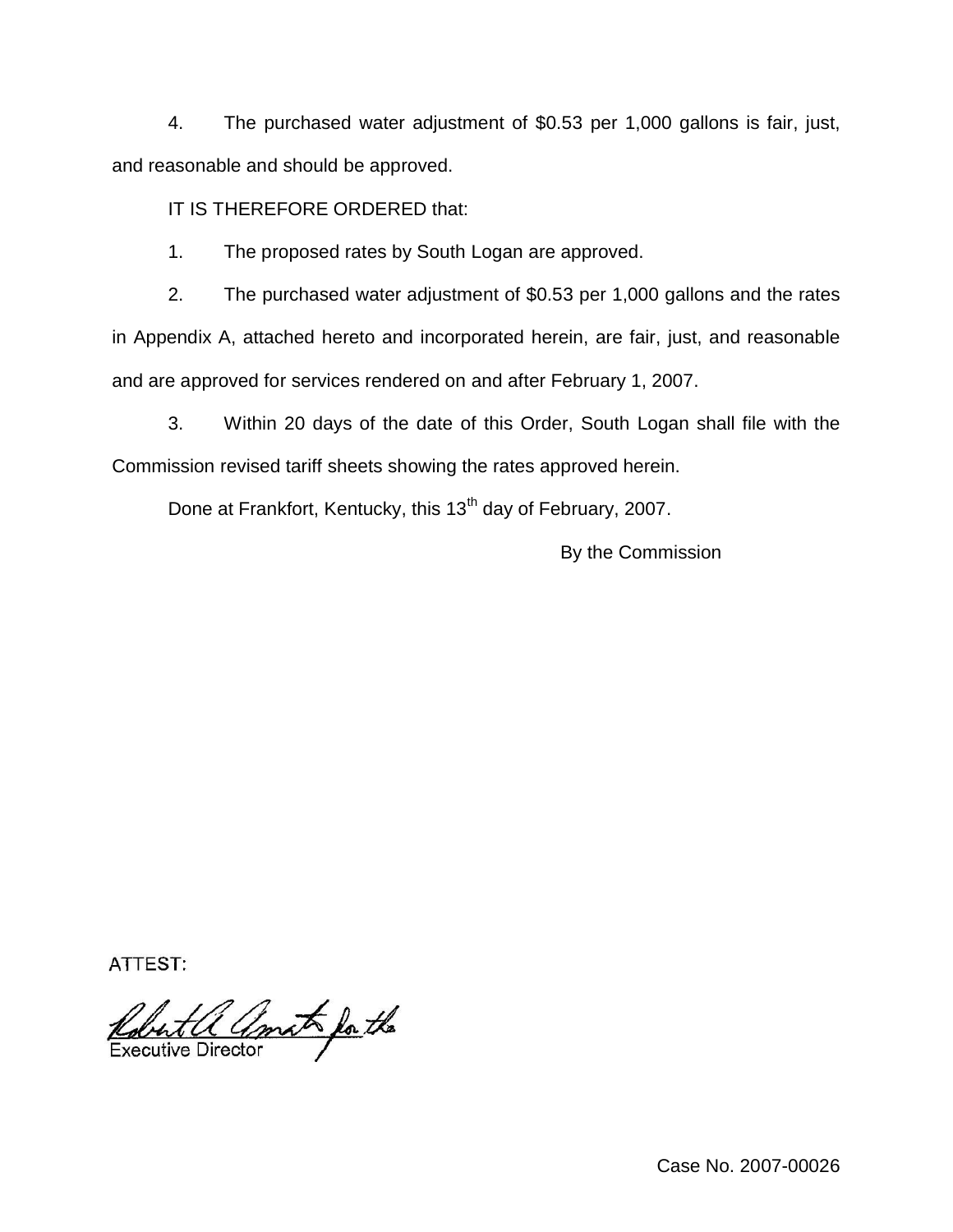# APPENDIX A

# APPENDIX TO AN ORDER OF THE KENTUCKY PUBLIC SERVICE COMMISSION IN CASE NO. 2007-00026 DATED February 13, 2007

The following rates and charges are prescribed for the customers in the area served by South Logan Water Association. All other rates and charges not specifically mentioned herein shall remain the same as those in effect under authority of the Commission prior to the effective date of this Order.

#### Monthly Water Rates

| 5/8" X 3/4" Meter |                 |         |         |         |                   |  |  |
|-------------------|-----------------|---------|---------|---------|-------------------|--|--|
|                   | First           | 2,000   | gallons | \$20.86 | Minimum bill      |  |  |
|                   | <b>Next</b>     | 8,000   | gallons | 7.23    | per 1,000 gallons |  |  |
|                   | <b>Next</b>     | 40,000  | gallons | 6.97    | per 1,000 gallons |  |  |
|                   | <b>Next</b>     | 50,000  | gallons | 6.71    | per 1,000 gallons |  |  |
|                   | All Over        | 100,000 | gallons | 6.46    | per 1,000 gallons |  |  |
|                   | <u>1" Meter</u> |         |         |         |                   |  |  |
|                   | First           | 2,000   | gallons | \$39.56 | Minimum bill      |  |  |
|                   | <b>Next</b>     | 8,000   | gallons | 7.23    | per 1,000 gallons |  |  |
|                   | <b>Next</b>     | 40,000  | gallons | 6.97    | per 1,000 gallons |  |  |
|                   | <b>Next</b>     | 50,000  | gallons | 6.71    | per 1,000 gallons |  |  |
|                   | All Over        | 100,000 | gallons | 6.46    | per 1,000 gallons |  |  |
| 1/2 " Meter       |                 |         |         |         |                   |  |  |
|                   | First           | 2,000   | gallons | \$56.36 | Minimum bill      |  |  |
|                   | <b>Next</b>     | 8,000   | gallons | 7.23    | per 1,000 gallons |  |  |
|                   | <b>Next</b>     | 40,000  | gallons | 6.97    | per 1,000 gallons |  |  |
|                   | <b>Next</b>     | 50,000  | gallons | 6.71    | per 1,000 gallons |  |  |
|                   | All Over        | 100,000 | gallons | 6.46    | per 1,000 gallons |  |  |
| <u> 2" Meter</u>  |                 |         |         |         |                   |  |  |
|                   | First           | 2,000   | gallons | \$86.76 | Minimum bill      |  |  |
|                   | <b>Next</b>     | 8,000   | gallons | 7.23    | per 1,000 gallons |  |  |
|                   | <b>Next</b>     | 40,000  | gallons | 6.97    | per 1,000 gallons |  |  |
|                   | <b>Next</b>     | 50,000  | gallons | 6.71    | per 1,000 gallons |  |  |
|                   | All Over        | 100,000 | gallons | 6.46    | per 1,000 gallons |  |  |
|                   |                 |         |         |         |                   |  |  |